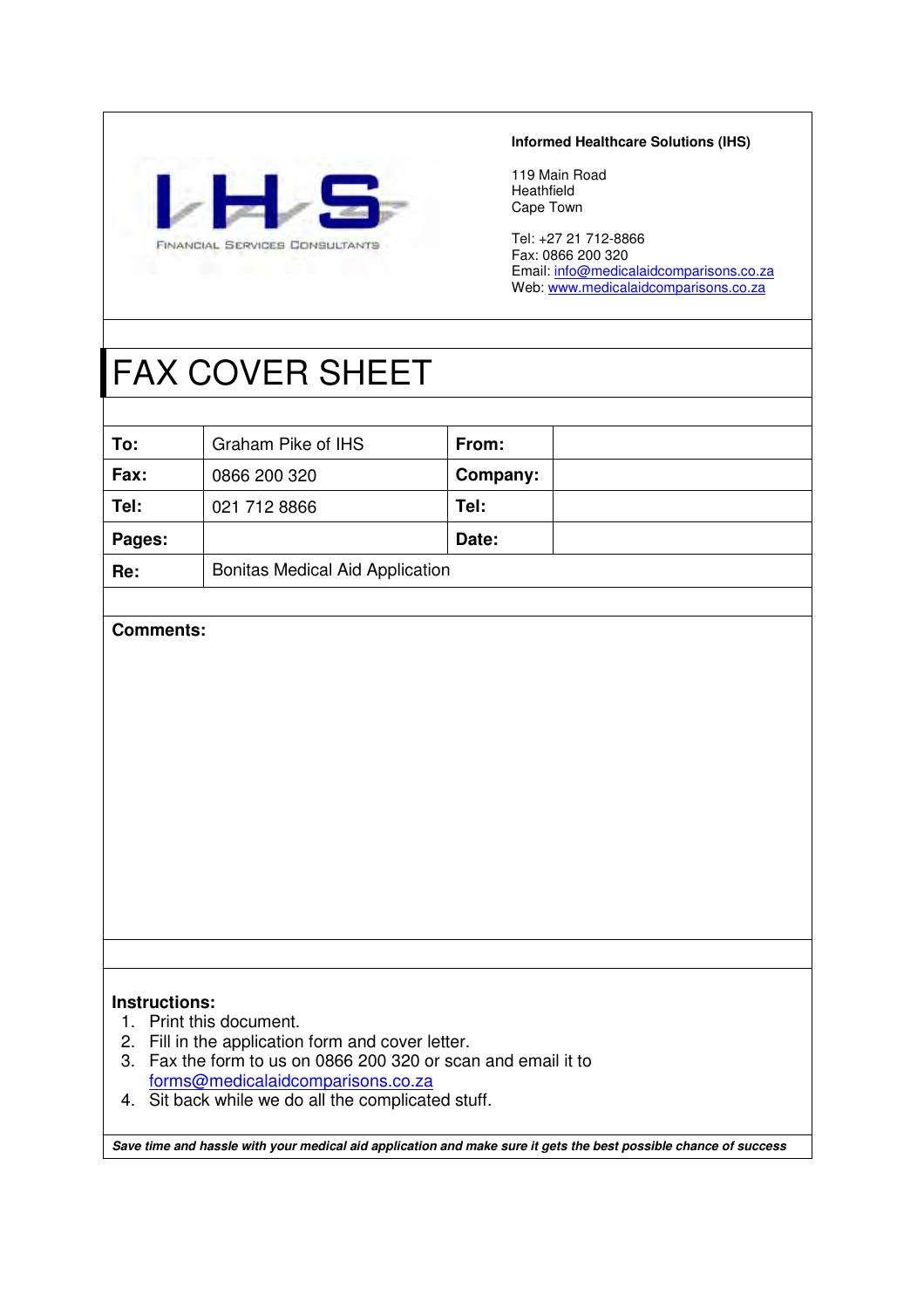

## Application form 2019

P.O. Box 1101, Florida Glen, 1708 Call 0860 002 108 Fax (011) 671 5380 Email newapplications@bonitas.co.za

 $M$  **Medical aid start date:** 

|--|--|

#### **Instructions**

Please attach the following documents to this form:

- Government employees must attach a copy of their latest salary advice
- A copy of your identity document or passport
- Copies of your previous medical aid membership certificates
- We require proof of registration for child dependants between 21 and 24 years of age who are currently studying full-time.

Please note: We cannot process your application if it is incomplete, incorrect or if you have not attached the correct documents.

| Would you like pre-underwriting?                                  |                                                                                                                 | Yes                      | <b>No</b>    |                            |          |                        |
|-------------------------------------------------------------------|-----------------------------------------------------------------------------------------------------------------|--------------------------|--------------|----------------------------|----------|------------------------|
| Section 1: Choosing your option<br>Please select one option only. |                                                                                                                 |                          |              |                            |          |                        |
| BonComprehensive                                                  | <b>BonClassic</b>                                                                                               | <b>BonComplete</b>       | BonSave      | <b>BonFit</b>              | Standard | <b>Standard Select</b> |
| Primary                                                           | <b>Primary Select</b>                                                                                           | <b>Hospital Standard</b> | BonEssential | <b>BonEssential Select</b> | BonCap   |                        |
|                                                                   | BonCap contributions are income based. Please select the income band that applies to your gross monthly salary. |                          |              |                            |          |                        |
| R0 to R8 030                                                      |                                                                                                                 | R8 031 to R13 050        |              | R13 051 to R17 830         |          | R <sub>17</sub> 831-   |

**Please note:** If you have selected **BonCap,** you will also need to send us proof of your earnings. If you have chosen **Standard Select, Primary Select** or **BonCap**  you will need to complete **section 7**.

#### **Section 2: Intermediary details**

| This section must be completed by the broker or agent. |  |
|--------------------------------------------------------|--|
|--------------------------------------------------------|--|

| Name of broker/agent: | Graham Pike                   |                        |  |  |  |
|-----------------------|-------------------------------|------------------------|--|--|--|
| Broker code:          | 00428/01                      |                        |  |  |  |
| Name of brokerage:    | INFORMED HEALTHCARE SOLUTIONS | Brokerage/agency stamp |  |  |  |
| Telephone (w):        | 021 712 8866                  |                        |  |  |  |
| Cellphone:            |                               |                        |  |  |  |
| Email:                | graham@ihshealth.co.za        |                        |  |  |  |

#### **I declare that:**

- I am an accredited healthcare broker contracted to Bonitas Medical Fund as a financial advisor.
- I am licensed by the Financial Services Board (FSB) in terms of the Financial Advisory and Intermediary Services Act No. 37 of 2002 and accredited by the Council for Medical Schemes in terms of the Medical Schemes Act of 1998.
- The applicant is familiar with the information requested in the application form and all the relevant information was provided by the applicant.
- The advice and assistance given to the applicant were impartial and in the best interest of the applicant.

#### **I acknowledge that:**

- The applicant has appointed me as his/her financial advisor and that he/she is entitled to cancel my services at any time. I confirm that the applicant was provided with my personal details, physical and postal address and telephone number.
- A monthly commission of the total monthly premium plus VAT will be paid to me in terms of the Medical Schemes Act No. 131 of 1998 (or as amended).
- There has been no material misrepresentation of any fact by me and that in the event of material misconduct or unlawful conduct, I undertake to refund all monies paid in consequence of such misrepresentation or conduct.

#### **Signature of broker/agent: Date:**

#### **Section 3: Employee information**

Please complete this section. You must submit the completed application form to your HR Department if your medical aid is through your employer. **Government employees: Please attach a current copy of your latest salary advice.** 

| Name of employer:           |                                                                                          |  |
|-----------------------------|------------------------------------------------------------------------------------------|--|
| Department/Division:        |                                                                                          |  |
| Employee/Persal number:     | Employment date: $\boxed{D}$ $\boxed{D}$ $\boxed{M}$ $\boxed{N}$ $\boxed{Y}$ $\boxed{Y}$ |  |
| Number of child dependants: | Number of adult dependants:                                                              |  |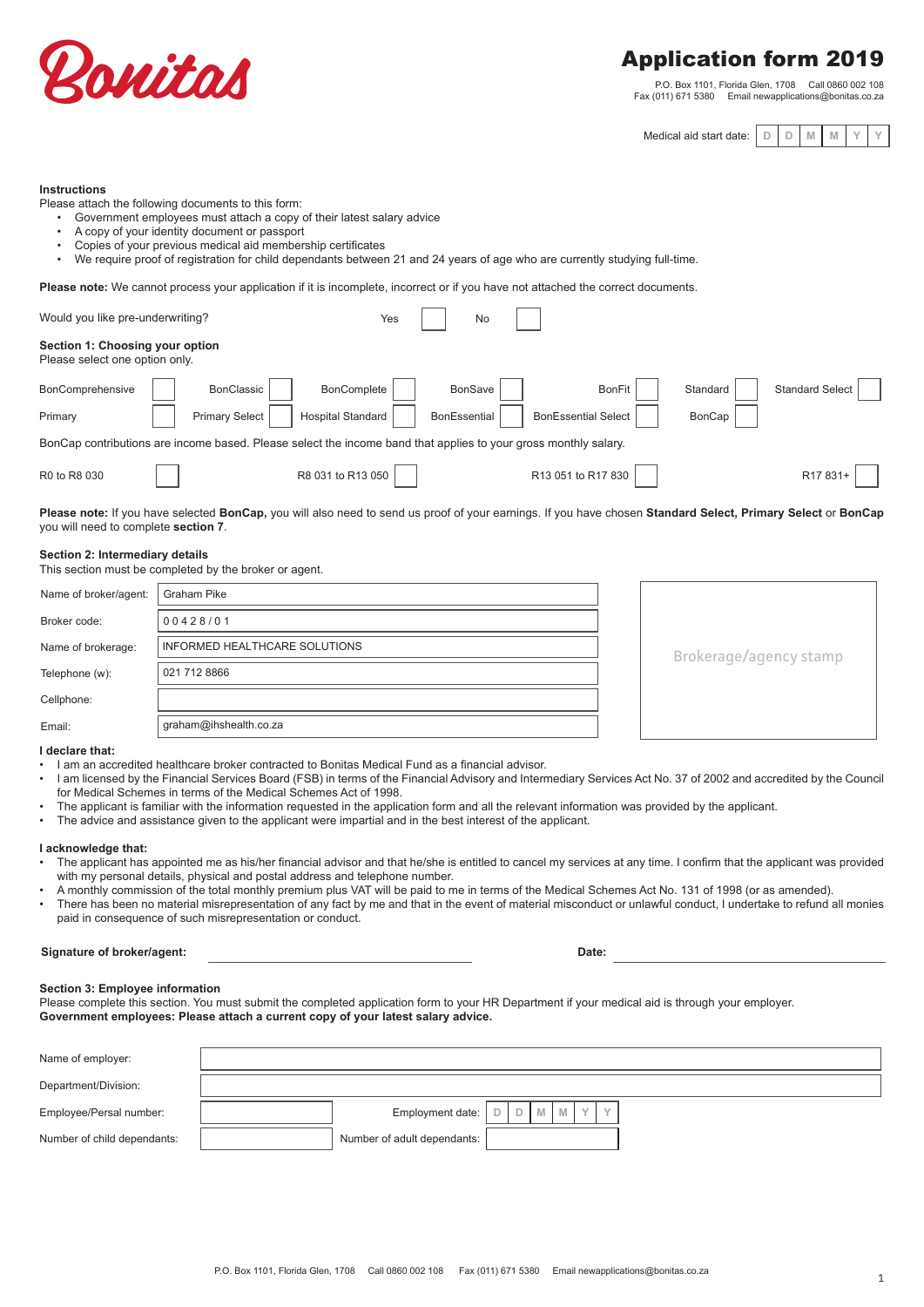#### **Section 4: Employer information**

If your medical aid is through your employer, this section must be completed by your employer and have your employer's stamp on it.

| Name of company representative:  |  |                |
|----------------------------------|--|----------------|
| Title of company representative: |  |                |
| Telephone:                       |  | Employer stamp |
| Email:                           |  |                |
| Bonitas paypoint code:           |  |                |

We, the employer, confirm that the applicant is employed by us and began employment on the employment date stated in **Section 3**. Contributions will be deducted according to the Fund Rules and option chosen.

#### **Signature of employer representative: Date:**

#### **Section 5: Details of main member**

Please fill in your details below. Ensure that all fields are marked clearly and can be read easily.

| Title:           |              | Surname: |        |                |                  |       |       |
|------------------|--------------|----------|--------|----------------|------------------|-------|-------|
| First names:     |              |          |        |                |                  |       |       |
| Identity number: |              |          |        |                |                  |       |       |
| Date of birth:   |              |          |        | Tax number:    |                  |       |       |
| Marital status:  |              |          |        | Gender:        | $\mathsf F$<br>M |       |       |
| Ethnic group:    | <b>Black</b> | Coloured | Indian |                | White            | Asian | Other |
| Cellphone:       |              |          |        | Telephone (h): |                  |       |       |
| Telephone (w):   |              |          |        |                |                  |       |       |
| Email:           |              |          |        |                |                  |       |       |
| Postal address:  |              |          |        |                |                  |       |       |
|                  |              |          |        |                |                  |       |       |
|                  |              |          |        |                |                  | Code: |       |
| Street address:  |              |          |        |                |                  |       |       |
|                  |              |          |        |                |                  |       |       |
|                  |              |          |        |                |                  | Code: |       |

#### **Section 6: Details of dependants**

Please enter the details for any dependants you want to be covered on your option. You may register up to four dependants on this form. Please provide identity numbers or passport numbers for all dependants and attach copies of these. You must also attach copies of marriage certificates, birth certificates, adoption papers or foster care court orders where applicable. We require an affidavit for life partners. We also require copies of previous membership certificates with the termination date.

#### **Please note:**

• An adult dependant is a person 21 years or older.

• Child rates apply to students between 21 and 24 years of age, provided that proof of registration, from a recognised tertiary institution, for the current year is attached to the application.

#### **Dependant 1**

| Adult:<br>Child: | Relationship to main member: |                   |
|------------------|------------------------------|-------------------|
| Title:           | Surname:                     |                   |
| First names:     |                              |                   |
| Identity number: |                              |                   |
| Date of birth:   |                              | Tax number:       |
| Marital status:  |                              | F<br>Gender:<br>M |
| Cellphone:       |                              | Telephone (h):    |
| Telephone (w):   |                              |                   |
| Email:           |                              |                   |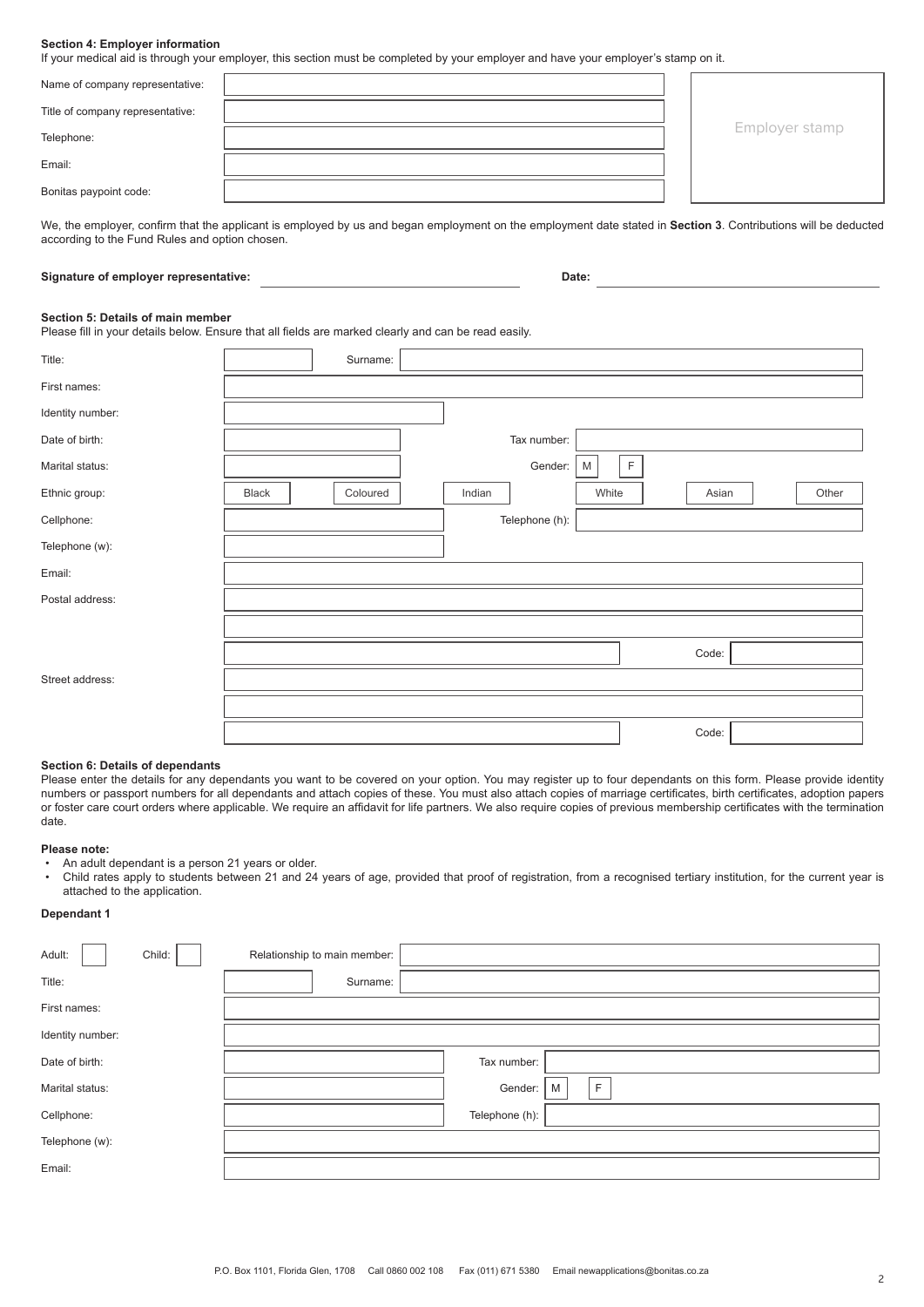#### **Dependant 2**

| Child:<br>Adult: | Relationship to main member: |                |                          |
|------------------|------------------------------|----------------|--------------------------|
| Title:           | Surname:                     |                |                          |
| First names:     |                              |                |                          |
| Identity number: |                              |                |                          |
| Date of birth:   |                              | Tax number:    |                          |
| Marital status:  |                              | Gender:        | $\mathsf F$<br>${\sf M}$ |
| Cellphone:       |                              | Telephone (h): |                          |
| Telephone (w):   |                              |                |                          |
| Email:           |                              |                |                          |
| Dependant 3      |                              |                |                          |
| Child:<br>Adult: | Relationship to main member: |                |                          |
| Title:           | Surname:                     |                |                          |
| First names:     |                              |                |                          |
| Identity number: |                              |                |                          |
| Date of birth:   |                              | Tax number:    |                          |
| Marital status:  |                              | Gender:        | $\mathsf F$<br>M         |
| Cellphone:       |                              | Telephone (h): |                          |
| Telephone (w):   |                              |                |                          |
| Email:           |                              |                |                          |
| Dependant 4      |                              |                |                          |
| Child:<br>Adult: | Relationship to main member: |                |                          |
| Title:           | Surname:                     |                |                          |
| First names:     |                              |                |                          |
| Identity number: |                              |                |                          |
| Date of birth:   |                              | Tax number:    | п                        |
| Marital status:  |                              | Gender:        | $\mathsf F$<br>${\sf M}$ |
| Cellphone:       |                              | Telephone (h): |                          |
| Telephone (w):   |                              |                |                          |
| Email:           |                              |                |                          |

#### **Section 7: GP nomination**

If you choose the **Standard Select, Primary Select** or **BonCap** option you must nominate a GP from the Bonitas GP network for each beneficiary.

|             | <b>Name</b> | <b>Surname</b> | Doctor's name | <b>Practice number</b> | Doctor's contact<br>number |
|-------------|-------------|----------------|---------------|------------------------|----------------------------|
| Main member |             |                |               |                        |                            |
| Dependant 1 |             |                |               |                        |                            |
| Dependant 2 |             |                |               |                        |                            |
| Dependant 3 |             |                |               |                        |                            |
| Dependant 4 |             |                |               |                        |                            |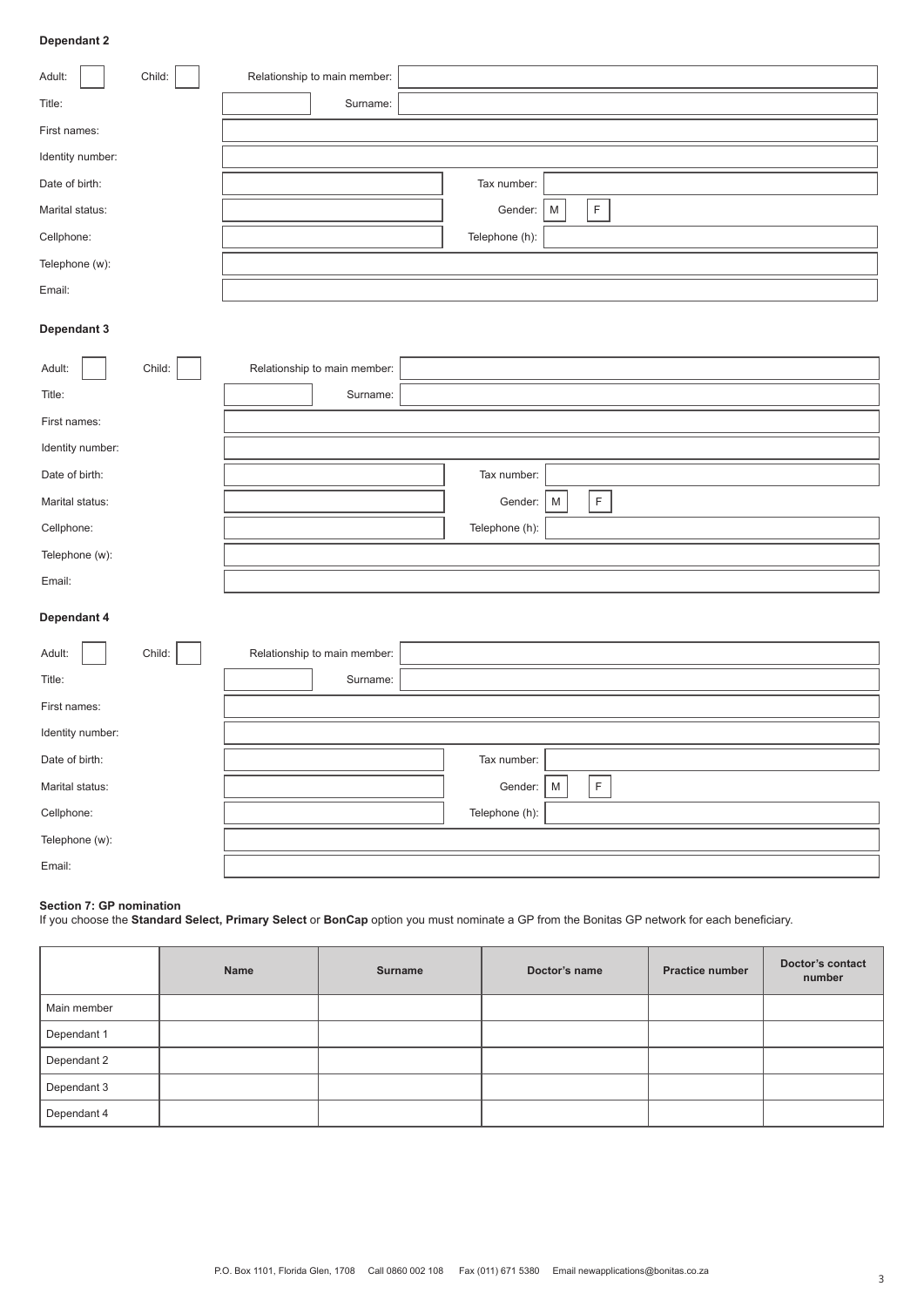#### **Section 8: Declaration of income**

Please complete this section if you have selected the BonCap option.

| <b>Description of income</b> | <b>Main member</b><br>R per month | Spouse/partner<br>R per month |
|------------------------------|-----------------------------------|-------------------------------|
| Salary or wages              |                                   |                               |
| Commission and other rewards |                                   |                               |
| Pensions or annuities        |                                   |                               |
| Rental income                |                                   |                               |
| Trust distributions          |                                   |                               |
| Government grants            |                                   |                               |
| UIF payments                 |                                   |                               |
| Interest on investments      |                                   |                               |
| Subsidies of any kind        |                                   |                               |
| Maintenance                  |                                   |                               |
| Other income                 |                                   |                               |
| <b>Total income</b>          | $\mathsf{R}$                      | $\mathsf{R}$                  |

We also require the documents in the table below to be attached to this form for you and your spouse/partner. **If the required documents are not submitted with this form, you will be defaulted to the highest income band.**

| Your latest payslip<br>Earn a monthly salary or salary<br>$+$<br>with commission<br>Your bank statements for the last three months (showing the monthly income you receive)<br>Four latest weekly payslips or two latest fortnightly payslips<br><b>OR</b><br>A letter from your employer/company confirming your income<br>Get paid weekly/fortnightly wages<br>$\begin{array}{c} + \end{array}$<br>Your bank statements for the last three months (showing the monthly/weekly/fortnightly income you receive)<br>Proof of earnings<br><b>OR</b><br>Your last three commission statements<br>$+$<br>Earn commission only<br>Your latest IRP5<br>$\begin{array}{c} + \end{array}$<br>Your bank statements for the last three months (showing the monthly income you receive)<br>A copy of your latest IT34A (SARS notice of assessment)<br>$\ddot{}$<br>A letter from an external auditor/accounting firm confirming your income<br>Are self-employed<br>$\begin{array}{c} + \end{array}$<br>Your bank statements for the last three months (showing the monthly income you receive)<br>Your UIF statement<br><b>OR</b><br>A retrenchment letter or dismissal letter if you were dismissed/retrenched in the past twelve months<br>$\ddot{}$<br>Are unemployed<br>Your bank statements for the last three months (showing the monthly income you receive)<br>$+$<br>A letter from the person paying your contributions, confirming their relationship to you and that they are<br>paying for your medical aid<br>Are a minor<br>A letter from the person paying your contributions, confirming their relationship to<br>(including children at primary and | If you            | We need                                           |  |  |  |  |  |
|------------------------------------------------------------------------------------------------------------------------------------------------------------------------------------------------------------------------------------------------------------------------------------------------------------------------------------------------------------------------------------------------------------------------------------------------------------------------------------------------------------------------------------------------------------------------------------------------------------------------------------------------------------------------------------------------------------------------------------------------------------------------------------------------------------------------------------------------------------------------------------------------------------------------------------------------------------------------------------------------------------------------------------------------------------------------------------------------------------------------------------------------------------------------------------------------------------------------------------------------------------------------------------------------------------------------------------------------------------------------------------------------------------------------------------------------------------------------------------------------------------------------------------------------------------------------------------------------------------------------------------------------------------|-------------------|---------------------------------------------------|--|--|--|--|--|
|                                                                                                                                                                                                                                                                                                                                                                                                                                                                                                                                                                                                                                                                                                                                                                                                                                                                                                                                                                                                                                                                                                                                                                                                                                                                                                                                                                                                                                                                                                                                                                                                                                                            |                   |                                                   |  |  |  |  |  |
|                                                                                                                                                                                                                                                                                                                                                                                                                                                                                                                                                                                                                                                                                                                                                                                                                                                                                                                                                                                                                                                                                                                                                                                                                                                                                                                                                                                                                                                                                                                                                                                                                                                            |                   |                                                   |  |  |  |  |  |
|                                                                                                                                                                                                                                                                                                                                                                                                                                                                                                                                                                                                                                                                                                                                                                                                                                                                                                                                                                                                                                                                                                                                                                                                                                                                                                                                                                                                                                                                                                                                                                                                                                                            |                   |                                                   |  |  |  |  |  |
|                                                                                                                                                                                                                                                                                                                                                                                                                                                                                                                                                                                                                                                                                                                                                                                                                                                                                                                                                                                                                                                                                                                                                                                                                                                                                                                                                                                                                                                                                                                                                                                                                                                            |                   |                                                   |  |  |  |  |  |
|                                                                                                                                                                                                                                                                                                                                                                                                                                                                                                                                                                                                                                                                                                                                                                                                                                                                                                                                                                                                                                                                                                                                                                                                                                                                                                                                                                                                                                                                                                                                                                                                                                                            |                   |                                                   |  |  |  |  |  |
|                                                                                                                                                                                                                                                                                                                                                                                                                                                                                                                                                                                                                                                                                                                                                                                                                                                                                                                                                                                                                                                                                                                                                                                                                                                                                                                                                                                                                                                                                                                                                                                                                                                            |                   |                                                   |  |  |  |  |  |
|                                                                                                                                                                                                                                                                                                                                                                                                                                                                                                                                                                                                                                                                                                                                                                                                                                                                                                                                                                                                                                                                                                                                                                                                                                                                                                                                                                                                                                                                                                                                                                                                                                                            |                   |                                                   |  |  |  |  |  |
|                                                                                                                                                                                                                                                                                                                                                                                                                                                                                                                                                                                                                                                                                                                                                                                                                                                                                                                                                                                                                                                                                                                                                                                                                                                                                                                                                                                                                                                                                                                                                                                                                                                            |                   |                                                   |  |  |  |  |  |
|                                                                                                                                                                                                                                                                                                                                                                                                                                                                                                                                                                                                                                                                                                                                                                                                                                                                                                                                                                                                                                                                                                                                                                                                                                                                                                                                                                                                                                                                                                                                                                                                                                                            |                   |                                                   |  |  |  |  |  |
|                                                                                                                                                                                                                                                                                                                                                                                                                                                                                                                                                                                                                                                                                                                                                                                                                                                                                                                                                                                                                                                                                                                                                                                                                                                                                                                                                                                                                                                                                                                                                                                                                                                            |                   |                                                   |  |  |  |  |  |
|                                                                                                                                                                                                                                                                                                                                                                                                                                                                                                                                                                                                                                                                                                                                                                                                                                                                                                                                                                                                                                                                                                                                                                                                                                                                                                                                                                                                                                                                                                                                                                                                                                                            |                   |                                                   |  |  |  |  |  |
|                                                                                                                                                                                                                                                                                                                                                                                                                                                                                                                                                                                                                                                                                                                                                                                                                                                                                                                                                                                                                                                                                                                                                                                                                                                                                                                                                                                                                                                                                                                                                                                                                                                            |                   |                                                   |  |  |  |  |  |
|                                                                                                                                                                                                                                                                                                                                                                                                                                                                                                                                                                                                                                                                                                                                                                                                                                                                                                                                                                                                                                                                                                                                                                                                                                                                                                                                                                                                                                                                                                                                                                                                                                                            |                   |                                                   |  |  |  |  |  |
|                                                                                                                                                                                                                                                                                                                                                                                                                                                                                                                                                                                                                                                                                                                                                                                                                                                                                                                                                                                                                                                                                                                                                                                                                                                                                                                                                                                                                                                                                                                                                                                                                                                            |                   |                                                   |  |  |  |  |  |
|                                                                                                                                                                                                                                                                                                                                                                                                                                                                                                                                                                                                                                                                                                                                                                                                                                                                                                                                                                                                                                                                                                                                                                                                                                                                                                                                                                                                                                                                                                                                                                                                                                                            |                   |                                                   |  |  |  |  |  |
|                                                                                                                                                                                                                                                                                                                                                                                                                                                                                                                                                                                                                                                                                                                                                                                                                                                                                                                                                                                                                                                                                                                                                                                                                                                                                                                                                                                                                                                                                                                                                                                                                                                            |                   |                                                   |  |  |  |  |  |
|                                                                                                                                                                                                                                                                                                                                                                                                                                                                                                                                                                                                                                                                                                                                                                                                                                                                                                                                                                                                                                                                                                                                                                                                                                                                                                                                                                                                                                                                                                                                                                                                                                                            |                   |                                                   |  |  |  |  |  |
|                                                                                                                                                                                                                                                                                                                                                                                                                                                                                                                                                                                                                                                                                                                                                                                                                                                                                                                                                                                                                                                                                                                                                                                                                                                                                                                                                                                                                                                                                                                                                                                                                                                            |                   |                                                   |  |  |  |  |  |
|                                                                                                                                                                                                                                                                                                                                                                                                                                                                                                                                                                                                                                                                                                                                                                                                                                                                                                                                                                                                                                                                                                                                                                                                                                                                                                                                                                                                                                                                                                                                                                                                                                                            |                   |                                                   |  |  |  |  |  |
|                                                                                                                                                                                                                                                                                                                                                                                                                                                                                                                                                                                                                                                                                                                                                                                                                                                                                                                                                                                                                                                                                                                                                                                                                                                                                                                                                                                                                                                                                                                                                                                                                                                            |                   |                                                   |  |  |  |  |  |
|                                                                                                                                                                                                                                                                                                                                                                                                                                                                                                                                                                                                                                                                                                                                                                                                                                                                                                                                                                                                                                                                                                                                                                                                                                                                                                                                                                                                                                                                                                                                                                                                                                                            |                   |                                                   |  |  |  |  |  |
|                                                                                                                                                                                                                                                                                                                                                                                                                                                                                                                                                                                                                                                                                                                                                                                                                                                                                                                                                                                                                                                                                                                                                                                                                                                                                                                                                                                                                                                                                                                                                                                                                                                            |                   |                                                   |  |  |  |  |  |
|                                                                                                                                                                                                                                                                                                                                                                                                                                                                                                                                                                                                                                                                                                                                                                                                                                                                                                                                                                                                                                                                                                                                                                                                                                                                                                                                                                                                                                                                                                                                                                                                                                                            |                   |                                                   |  |  |  |  |  |
|                                                                                                                                                                                                                                                                                                                                                                                                                                                                                                                                                                                                                                                                                                                                                                                                                                                                                                                                                                                                                                                                                                                                                                                                                                                                                                                                                                                                                                                                                                                                                                                                                                                            |                   |                                                   |  |  |  |  |  |
|                                                                                                                                                                                                                                                                                                                                                                                                                                                                                                                                                                                                                                                                                                                                                                                                                                                                                                                                                                                                                                                                                                                                                                                                                                                                                                                                                                                                                                                                                                                                                                                                                                                            |                   |                                                   |  |  |  |  |  |
|                                                                                                                                                                                                                                                                                                                                                                                                                                                                                                                                                                                                                                                                                                                                                                                                                                                                                                                                                                                                                                                                                                                                                                                                                                                                                                                                                                                                                                                                                                                                                                                                                                                            |                   |                                                   |  |  |  |  |  |
|                                                                                                                                                                                                                                                                                                                                                                                                                                                                                                                                                                                                                                                                                                                                                                                                                                                                                                                                                                                                                                                                                                                                                                                                                                                                                                                                                                                                                                                                                                                                                                                                                                                            |                   |                                                   |  |  |  |  |  |
|                                                                                                                                                                                                                                                                                                                                                                                                                                                                                                                                                                                                                                                                                                                                                                                                                                                                                                                                                                                                                                                                                                                                                                                                                                                                                                                                                                                                                                                                                                                                                                                                                                                            |                   |                                                   |  |  |  |  |  |
|                                                                                                                                                                                                                                                                                                                                                                                                                                                                                                                                                                                                                                                                                                                                                                                                                                                                                                                                                                                                                                                                                                                                                                                                                                                                                                                                                                                                                                                                                                                                                                                                                                                            |                   |                                                   |  |  |  |  |  |
|                                                                                                                                                                                                                                                                                                                                                                                                                                                                                                                                                                                                                                                                                                                                                                                                                                                                                                                                                                                                                                                                                                                                                                                                                                                                                                                                                                                                                                                                                                                                                                                                                                                            | secondary school) | you and that they are paying for your medical aid |  |  |  |  |  |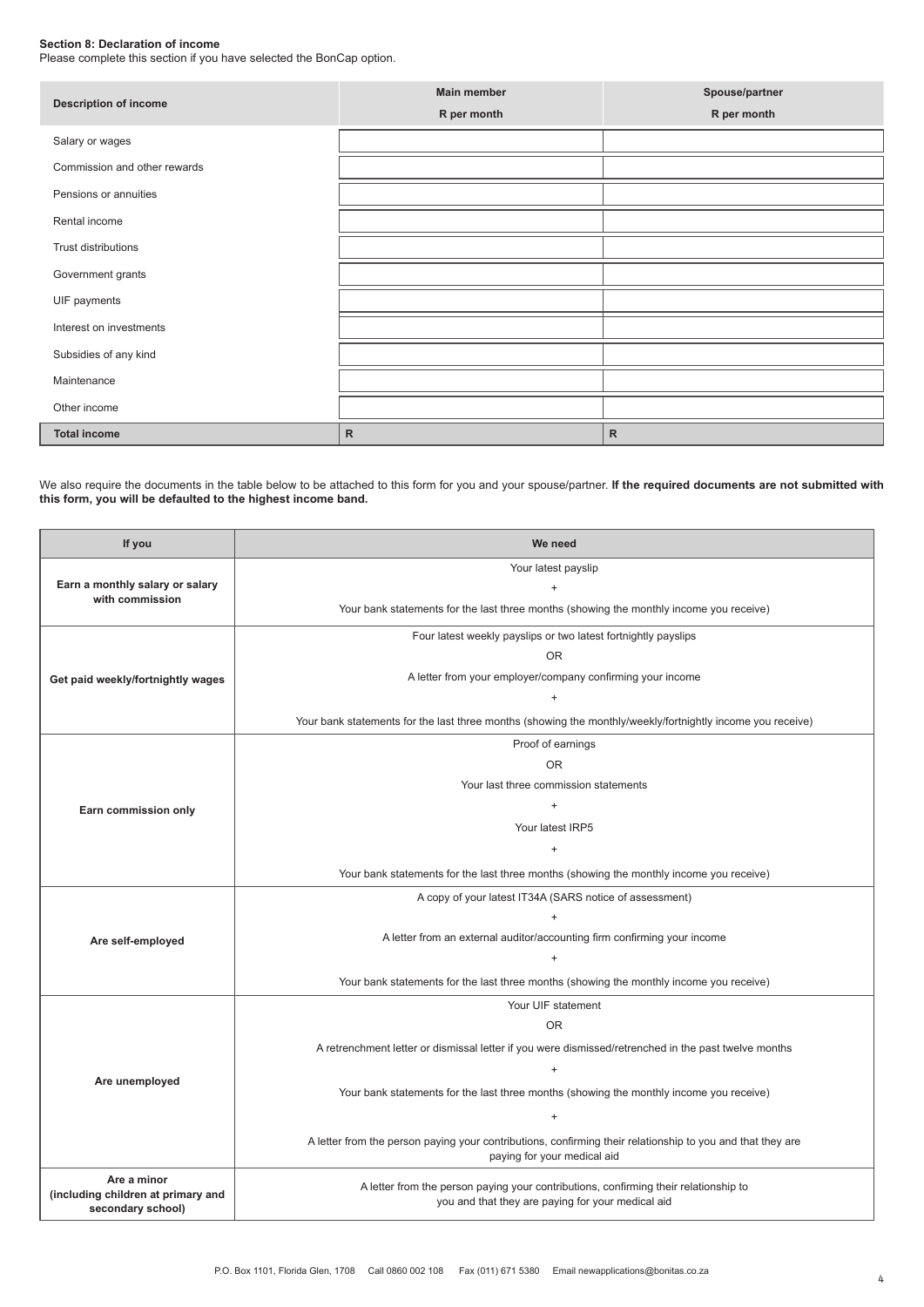| If you                                                  | We need                                                                                                                                   |  |  |  |  |  |
|---------------------------------------------------------|-------------------------------------------------------------------------------------------------------------------------------------------|--|--|--|--|--|
|                                                         | Proof of registration from your tertiary institution (student card only will not be accepted)                                             |  |  |  |  |  |
| Are a full-time student                                 | $\ddot{}$                                                                                                                                 |  |  |  |  |  |
| (tertiary education)                                    | A letter from the person paying your contributions, confirming their relationship to you<br>and that they are paying for your medical aid |  |  |  |  |  |
|                                                         | A copy of your passport                                                                                                                   |  |  |  |  |  |
|                                                         | $\ddot{}$                                                                                                                                 |  |  |  |  |  |
| Are a foreign student                                   | Proof of registration from your tertiary institution                                                                                      |  |  |  |  |  |
|                                                         | $\pm$                                                                                                                                     |  |  |  |  |  |
|                                                         | A letter from the person paying your contributions, confirming their relationship to you<br>and that they are paying for your medical aid |  |  |  |  |  |
|                                                         | A copy of your passport                                                                                                                   |  |  |  |  |  |
|                                                         | $\ddot{}$                                                                                                                                 |  |  |  |  |  |
| Are a foreign national                                  | A copy of your work permit                                                                                                                |  |  |  |  |  |
| (a person living in South Africa<br>who is a citizen of | $\begin{array}{c} + \end{array}$                                                                                                          |  |  |  |  |  |
| another country)                                        | A copy of your contract reflecting your contract period and monthly income                                                                |  |  |  |  |  |
|                                                         | $\ddot{}$                                                                                                                                 |  |  |  |  |  |
|                                                         | Your bank statements for the last three months (showing the monthly income you receive)                                                   |  |  |  |  |  |
|                                                         | A copy of your IT34A (SARS notice of assessment)                                                                                          |  |  |  |  |  |
|                                                         | $\begin{array}{c} + \end{array}$                                                                                                          |  |  |  |  |  |
|                                                         | A full medical report from your doctor                                                                                                    |  |  |  |  |  |
|                                                         | $\begin{array}{c} + \end{array}$                                                                                                          |  |  |  |  |  |
| Are temporarily disabled                                | Your disability grant letter                                                                                                              |  |  |  |  |  |
|                                                         | <b>OR</b>                                                                                                                                 |  |  |  |  |  |
|                                                         | A letter from the Department of Social Development<br>$\pm$                                                                               |  |  |  |  |  |
|                                                         | Your bank statements for the last three months (showing the monthly income you receive)                                                   |  |  |  |  |  |
|                                                         | A full medical report from your doctor                                                                                                    |  |  |  |  |  |
|                                                         | $\ddot{}$                                                                                                                                 |  |  |  |  |  |
|                                                         | Your disability grant letter                                                                                                              |  |  |  |  |  |
| Are permanently disabled                                | $^{+}$                                                                                                                                    |  |  |  |  |  |
|                                                         | Your bank statements for the last three months (showing the monthly income you receive)                                                   |  |  |  |  |  |
|                                                         | $\ddot{}$                                                                                                                                 |  |  |  |  |  |
|                                                         | A letter from the person paying your contributions, confirming their relationship to you<br>and that they are paying for your medical aid |  |  |  |  |  |
|                                                         | Your most recent SASSA pension statement                                                                                                  |  |  |  |  |  |
|                                                         | 0R                                                                                                                                        |  |  |  |  |  |
|                                                         | A copy of an ATM slip confirming your monthly pension                                                                                     |  |  |  |  |  |
|                                                         | <b>OR</b>                                                                                                                                 |  |  |  |  |  |
| Earn a Government pension<br>(SASSA)                    | A copy of a withdrawal slip from a SASSA paypoint confirming your monthly pension                                                         |  |  |  |  |  |
|                                                         | <b>OR</b>                                                                                                                                 |  |  |  |  |  |
|                                                         | A SASSA pension income letter (that is not older than six months)                                                                         |  |  |  |  |  |
|                                                         | $\begin{array}{c} + \end{array}$                                                                                                          |  |  |  |  |  |
|                                                         | Your bank statements for the last three months (showing the monthly income you receive)                                                   |  |  |  |  |  |
|                                                         | A copy of your IT34A (SARS notice of assessment)                                                                                          |  |  |  |  |  |
|                                                         | 0R                                                                                                                                        |  |  |  |  |  |
|                                                         | Your most recent pension statement<br><b>OR</b>                                                                                           |  |  |  |  |  |
|                                                         | A pension income letter (not older than 6 months)                                                                                         |  |  |  |  |  |
| Earn any other pension                                  | $\begin{array}{c} + \end{array}$                                                                                                          |  |  |  |  |  |
|                                                         | Your bank statements for the last three months (showing the monthly income you receive)                                                   |  |  |  |  |  |
|                                                         | $\ddot{}$                                                                                                                                 |  |  |  |  |  |
|                                                         | A letter from the person paying your contributions, confirming their relationship to you                                                  |  |  |  |  |  |
|                                                         | and that they are paying for your medical aid                                                                                             |  |  |  |  |  |

**Please note:** Bank statements submitted must clearly show the money earned being deposited into the account.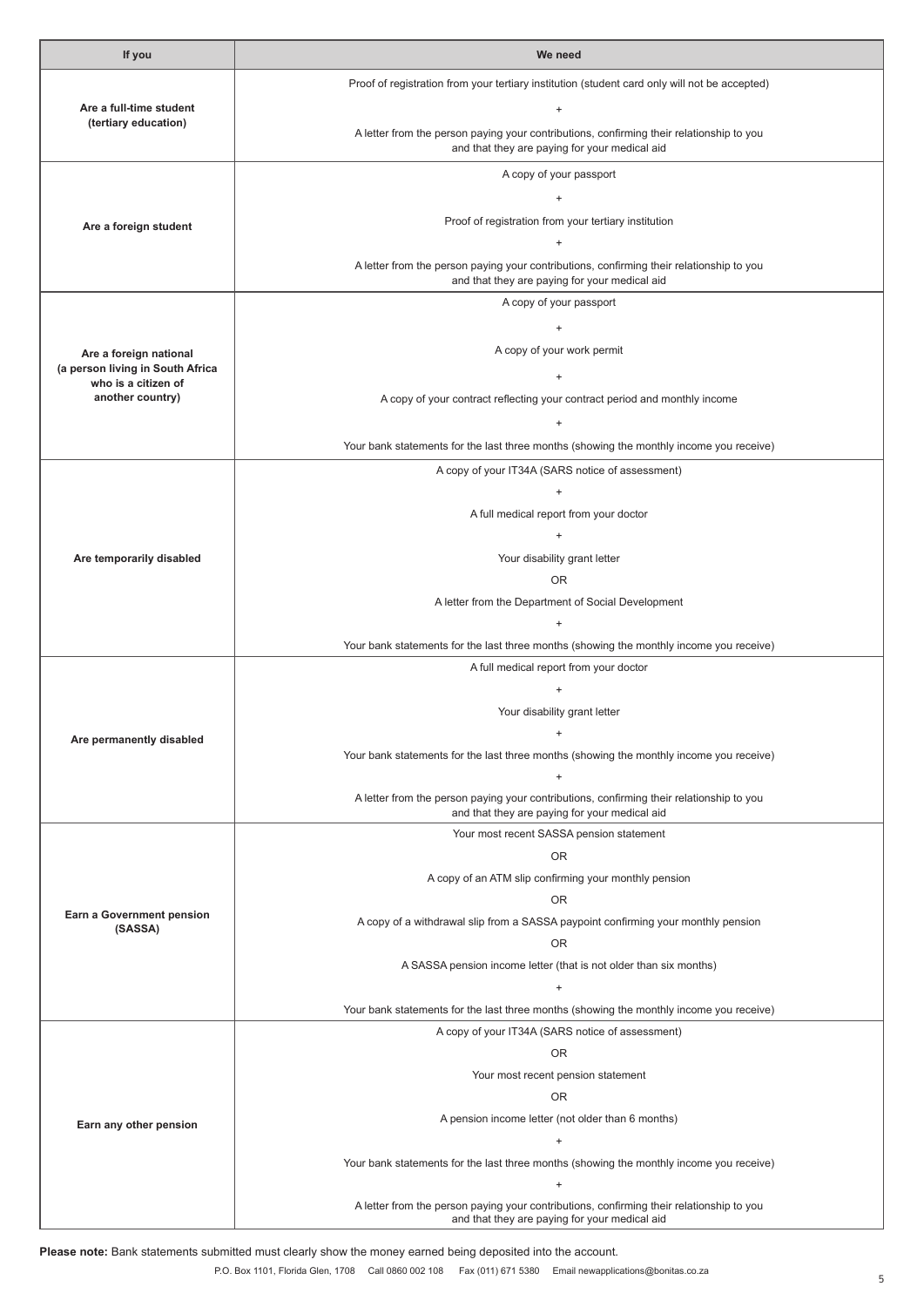#### **Section 9: Medical details**

Please enter the medical details and history of you and your dependants below. Failure to disclose medical conditions could limit your benefits, exclude you from receiving some benefits or result in the termination of your membership.

Current doctor's name: Telephone:

Yes No

Do you or any of your dependants currently suffer or have suffered from any chronic illnesses?

If you or any of your dependants have a history of any of the following illnesses or currently suffer from these, please complete the relevant tables below.

1. Chronic illnesses (for example, raised cholesterol, heart problems, diabetes, high or low blood pressure, asthma, depression or thyroid disorder).

| Name | <b>Illness</b> | Are you being<br>treated? | Date of first<br>treatment | Date of last<br>treatment | Name of medicine | Name of GP or<br>specialist |
|------|----------------|---------------------------|----------------------------|---------------------------|------------------|-----------------------------|
|      |                |                           |                            |                           |                  |                             |
|      |                |                           |                            |                           |                  |                             |
|      |                |                           |                            |                           |                  |                             |
|      |                |                           |                            |                           |                  |                             |
|      |                |                           |                            |                           |                  |                             |
|      |                |                           |                            |                           |                  |                             |
|      |                |                           |                            |                           |                  |                             |

2. Gastrointestinal disorders (for example, heartburn, stomach disorder, Crohn's disease or ulcerative colitis).

| <b>Name</b> | <b>Illness</b> | Are you being<br>treated? | Date of first<br>treatment | Date of last<br>treatment | Name of medicine | Name of GP or<br>specialist |
|-------------|----------------|---------------------------|----------------------------|---------------------------|------------------|-----------------------------|
|             |                |                           |                            |                           |                  |                             |
|             |                |                           |                            |                           |                  |                             |

3. Muscle, bone, skin or nerve disorders (for example, back and neck-related conditions, arthritis, multiple sclerosis, knee or hip ailments and psoriasis).

| <b>Name</b> | <b>Illness</b> | Are you being<br>treated? | Date of first<br>treatment | Date of last<br>treatment | Name of medicine | Name of GP or<br>specialist |
|-------------|----------------|---------------------------|----------------------------|---------------------------|------------------|-----------------------------|
|             |                |                           |                            |                           |                  |                             |
|             |                |                           |                            |                           |                  |                             |

4. Urinary and reproductive disorders (for example, kidney stones, prostate disorders, endometriosis, ovarian cysts or menstrual disorders).

| <b>Name</b> | <b>Illness</b> | Are you being<br>treated? | Date of first<br>treatment | Date of last<br>treatment | Name of medicine | Name of GP or<br>specialist |
|-------------|----------------|---------------------------|----------------------------|---------------------------|------------------|-----------------------------|
|             |                |                           |                            |                           |                  |                             |
|             |                |                           |                            |                           |                  |                             |

5. Ear, nose or throat disorders (for example, glaucoma, cataracts, visual disorders, deafness or orthodontics).

| <b>Name</b> | <b>Illness</b> | Are you being<br>treated? | Date of first<br>treatment | Date of last<br>treatment | Name of medicine | Name of GP or<br>specialist |
|-------------|----------------|---------------------------|----------------------------|---------------------------|------------------|-----------------------------|
|             |                |                           |                            |                           |                  |                             |
|             |                |                           |                            |                           |                  |                             |

6. Blood diseases or cancer (for example, lymphoma or thalassemia).

| <b>Name</b> | <b>Illness</b> | Are you being<br>treated? | Date of first<br>treatment | Date of last<br>treatment | Name of medicine | Name of GP or<br>specialist |
|-------------|----------------|---------------------------|----------------------------|---------------------------|------------------|-----------------------------|
|             |                |                           |                            |                           |                  |                             |
|             |                |                           |                            |                           |                  |                             |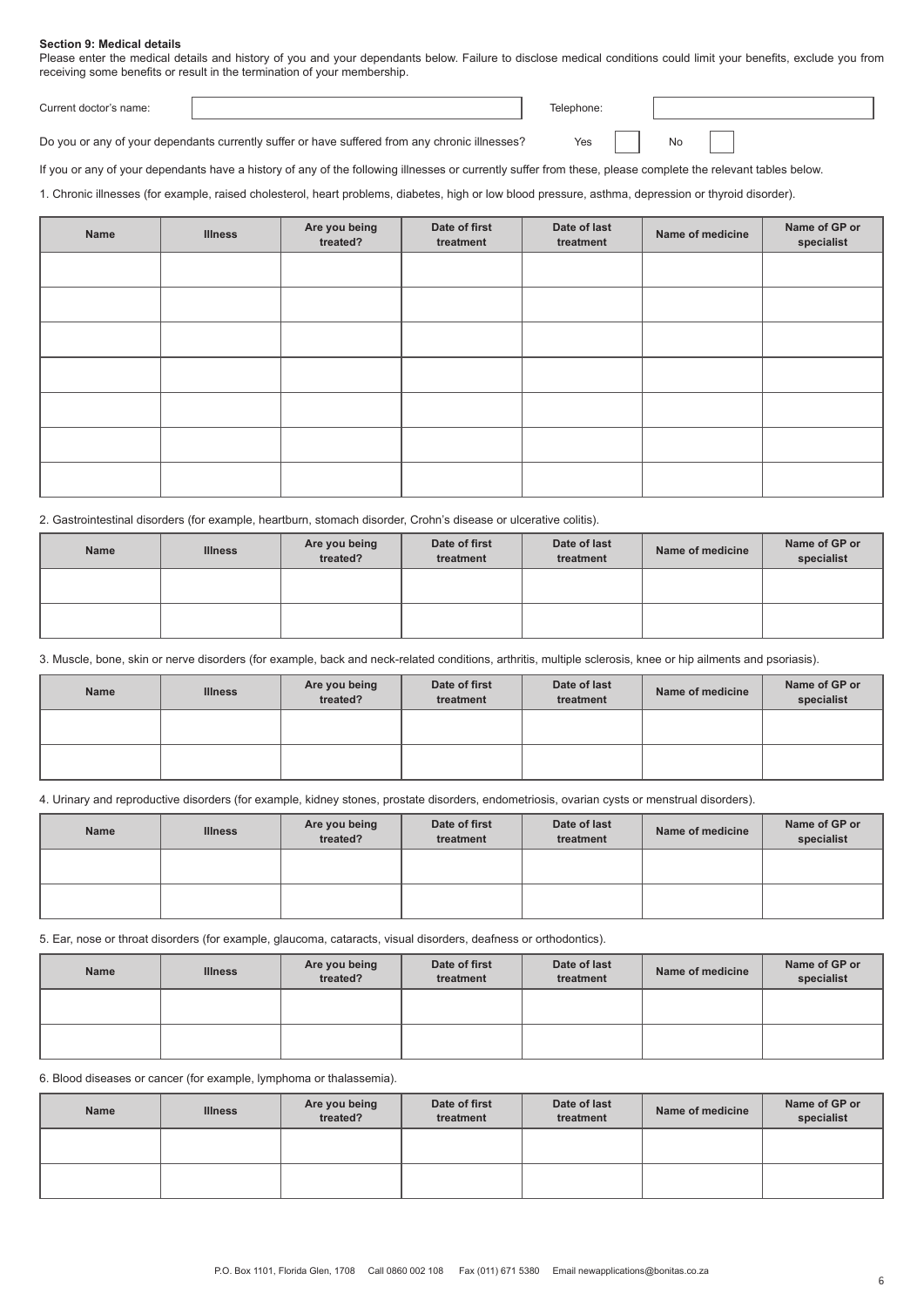#### 7. Are you or any of your dependants pregnant? If yes, provide details.

| <b>Name</b> | <b>Trimester</b> | Has a doctor confirmed the<br>pregnancy? | <b>Expected due date</b> | Complications (if any) | Name of GP or specialist |
|-------------|------------------|------------------------------------------|--------------------------|------------------------|--------------------------|
|             |                  |                                          |                          |                        |                          |
|             |                  |                                          |                          |                        |                          |

8. Have you or any of your dependants had surgery in the past, or are you planning to have surgery in the next 12 months? If yes, please provide details.

| Name | <b>Surgery type</b> | Date of surgery | Name of medicine | Name of GP or<br>specialist |
|------|---------------------|-----------------|------------------|-----------------------------|
|      |                     |                 |                  |                             |
|      |                     |                 |                  |                             |
|      |                     |                 |                  |                             |
|      |                     |                 |                  |                             |

9. Are there any other conditions or symptoms not listed above, for which medical advice, care or treatment has been recommended or received, or that could potentially result in a medical claim in the next 12 months? If yes, please provide details.

| <b>Name</b> | <b>Illness</b> | Are you being<br>treated? | Date of first<br>treatment | Date of last<br>treatment | Name of medicine | Name of GP or<br>specialist |
|-------------|----------------|---------------------------|----------------------------|---------------------------|------------------|-----------------------------|
|             |                |                           |                            |                           |                  |                             |
|             |                |                           |                            |                           |                  |                             |

**Section 10: Previous medical scheme information**

Have you or any of your dependants had previous medical aid cover?

If yes, please give full details of the previous membership. It is important that you specify exact membership join and termination dates for each medical scheme. Please attach a copy of your previous certificate of membership to this form. The certificate must show the termination date. If you need additional space to provide the necessary information, please make a copy of this section and attach it to your application.

Yes No

| Member's name | <b>Scheme</b> | Membership number | Join date | <b>Termination date</b> |
|---------------|---------------|-------------------|-----------|-------------------------|
|               |               |                   |           |                         |
|               |               |                   |           |                         |
|               |               |                   |           |                         |
|               |               |                   |           |                         |

| Are you changing your medical scheme due to change in employment?                         | Yes         | $\mathsf{No}$ |  |
|-------------------------------------------------------------------------------------------|-------------|---------------|--|
| Have any condition-specific waiting periods been imposed by your previous medical scheme? | Yes $\vert$ | No            |  |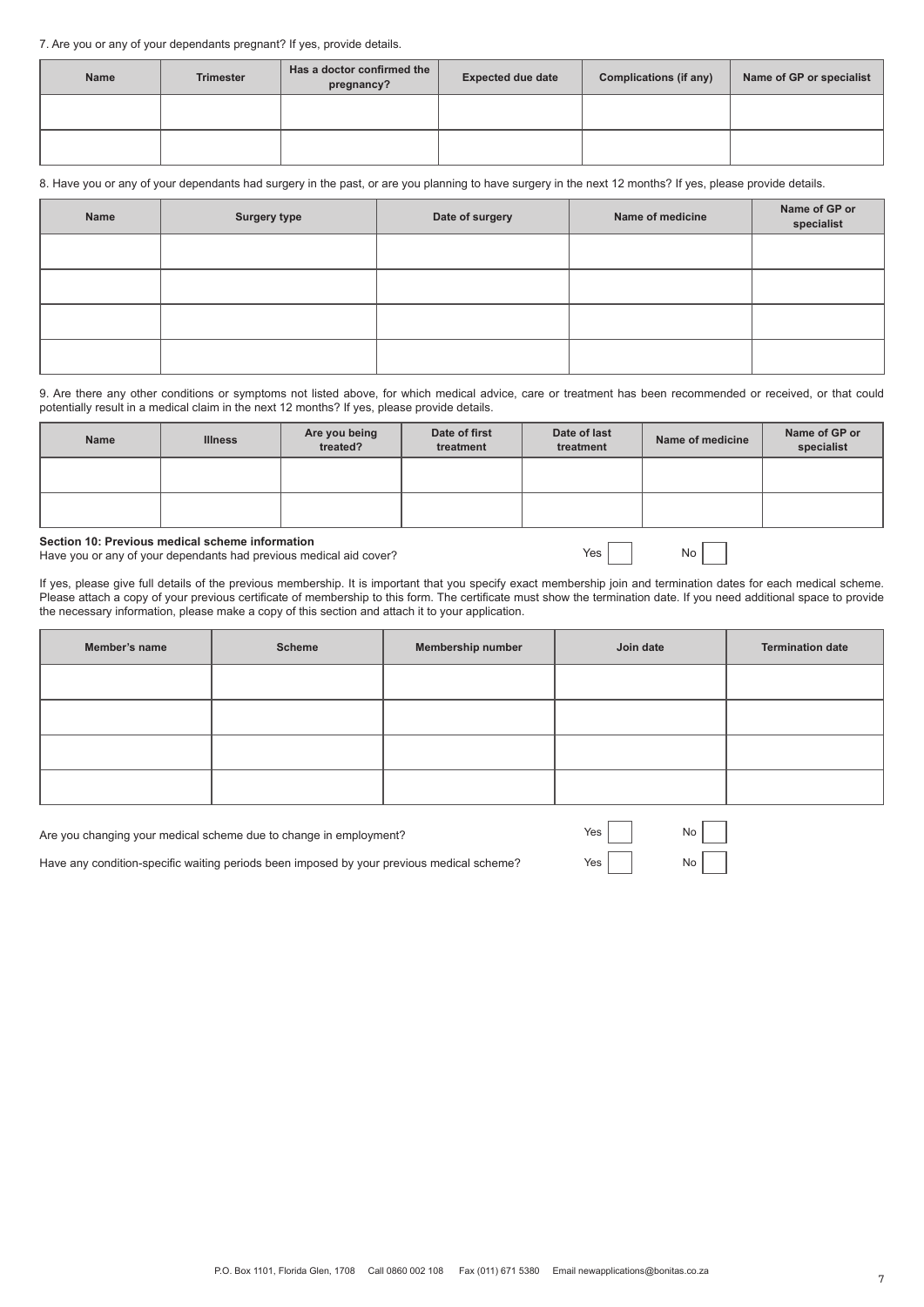#### **Section 11: Banking details**

#### **Use this account for contribution collections and refunds**

**Use this account for refunds only**

| Bank name:                 | Bank name:                 |  |
|----------------------------|----------------------------|--|
| Branch code:               | Branch code:               |  |
| Branch name:               | Branch name:               |  |
| Name of account<br>holder: | Name of account<br>holder: |  |
| Account number:            | Account number:            |  |
| Account type:              | Account type:              |  |

I instruct Bonitas to collect my contributions by debit order using the information above. I understand that transfers cannot be done to and from credit card accounts. I also irrevocably authorise Bonitas to adjust any incorrect transactions and/or correct any electronic transfer or funds errors without prior notice. I, further, instruct Bonitas to deposit claims and savings refunds into my account using the details above.

#### **Account holder's signature:**

If the account holder's details differ from the main member, we require a letter from the account holder instructing and authorising Bonitas to collect contributions from their bank account. We will also require a copy of the account holder's identity document and a bank statement or a letter from the bank confirming the account holder's details.

#### **Section 12: Protection of your information**

- 1. We will keep your information and your dependants' information confidential. We and our administrator have data security measures in place to do this. Personal information refers to information that identifies you or relates specifically to you or your dependants, such as an identity number, name or email address.
- 2. We have data security measures in place to protect you and your dependants' personal information. This may include access control to restrict the disclosure of personal information to only authorised individuals, confidentiality agreements with service providers and staf members.
- 3. We will only use your information for the following purposes:
	- **Underwriting**
	- Assessing and processing medical services claims
	- Fraud prevention and detection
	- Statistical analysis
	- Audit and record-keeping
	- Compliance with legal and regulatory requirements
	- Verifying your identity
	- Certain marketing and related activities which may be applicable from time to time, subject to such rights as you may have in law.
- 4. We may share your information with the service providers for the purpose of processing it and rendering services to you.
- 5. You may access the personal information we hold and request us to correct any errors.

### **Section 13: Acknowledgement and declaration**<br>1 | I the undersigned apply to be admitted as

- 1. I, the undersigned, apply to be admitted as a member of Bonitas Medical Fund. If accepted, I agree to follow the rules of Bonitas Medical Fund. I know that the rules are available at www.bonitas.co.za and will be provided to me upon my request to Bonitas.
- 2. I declare that the information contained in this application form, is correct. I also declare that I have the permission of my dependants to disclose personal information about them to Bonitas and will provide written proof of this, if asked.
- 3. I declare that any false information in this application form or the non-disclosure of any material information will result in my membership being declared null and void.
- 4. I accept that Bonitas has the right to claim damages in respect of any loss or damages it may suffer due to my non-disclosure or misrepresentation or fraudulent behaviour. If any of my or my dependants' circumstances change after the date of signing this application or the acceptance of my membership, I will promptly notify Bonitas of the changes. I understand that failure to do so may lead to the termination or amendment of the terms and conditions of my membership and Bonitas shall also be entitled to reclaim any amounts, it may have erroneously paid to any service provider on behalf of me or my dependants, from me.
- I instruct and allow my employer to deduct and pay over amounts (that may become owing or due on my behalf) to Bonitas from time to time. I also authorise any persons, bodies or institutions that may hold retirement funds for my benefit, to deduct and pay to Bonitas all amounts that may become due and owing to Bonitas.
- 6. I agree that should Bonitas incur any legal costs or expenses to recover any contributions owed by me or any other amount due by me to Bonitas, for any reason; I shall be responsible for such costs and expenses on the attorney/client scale. I consent to my details being listed with a credit bureau should I default in the payment of my monthly contributions or in respect of any money owed to Bonitas.
- 7. I understand that it is my responsibility to ensure that the monthly contributions are received by Bonitas. I also understand that if any contributions are unpaid, it may result in me and my dependants being terminated from Bonitas until all arrear contributions have been settled. I also understand that should my membership be suspended or terminated, I will not be entitled to any benefits arising from my membership whatsoever.
- 8. I will inform Bonitas of any changes to my or my dependants' health or personal status within 30 days of the change as required by Fund Rules.
- 9. I authorise my and my dependants' healthcare providers to disclose information to Bonitas and its contracted service providers and partners, provided that the information is treated as confidential.
- 10. I agree to provide Bonitas with any medical or historical information and grant Bonitas access to medical information reasonably required relating to a specific ailment, disease, disorder, condition or disability.
- 11. I agree that should I be accepted as a member of Bonitas, I shall provide Bonitas with all information including medical information that Bonitas may reasonably require for the purpose of carrying out its obligations in terms of the Medical Schemes Act No. 131 of 1998 and the Fund Rules.
- 12. I also agree and understand that I may be required to attend an examination by Bonitas' medical assessors from time to time.
- 13. I declare that my dependants and I are not registered on another registered medical scheme.
- 14. I understand that the following underwriting conditions may be applicable to my membership as prescribed by the Medical Schemes Act No. 131 of 1998:
	- i. A 3-month general waiting period in respect of all benefits
	- ii. A 12-month exclusion in respect of a pre-existing condition iii. A late-joiner contribution penalty.
- 15. I understand that the underwriting conditions will affect my rights and my dependants' rights to benefits if applied.
- 16. I allow Bonitas to take all reasonable steps to verify information provided by me in this application form and agree to submit proof of identification to Bonitas on demand.
- 17. I consent to my telephone conversations with the Bonitas call centre being recorded and forming part of Bonitas' records. I also agree that such records will remain the sole property of Bonitas.